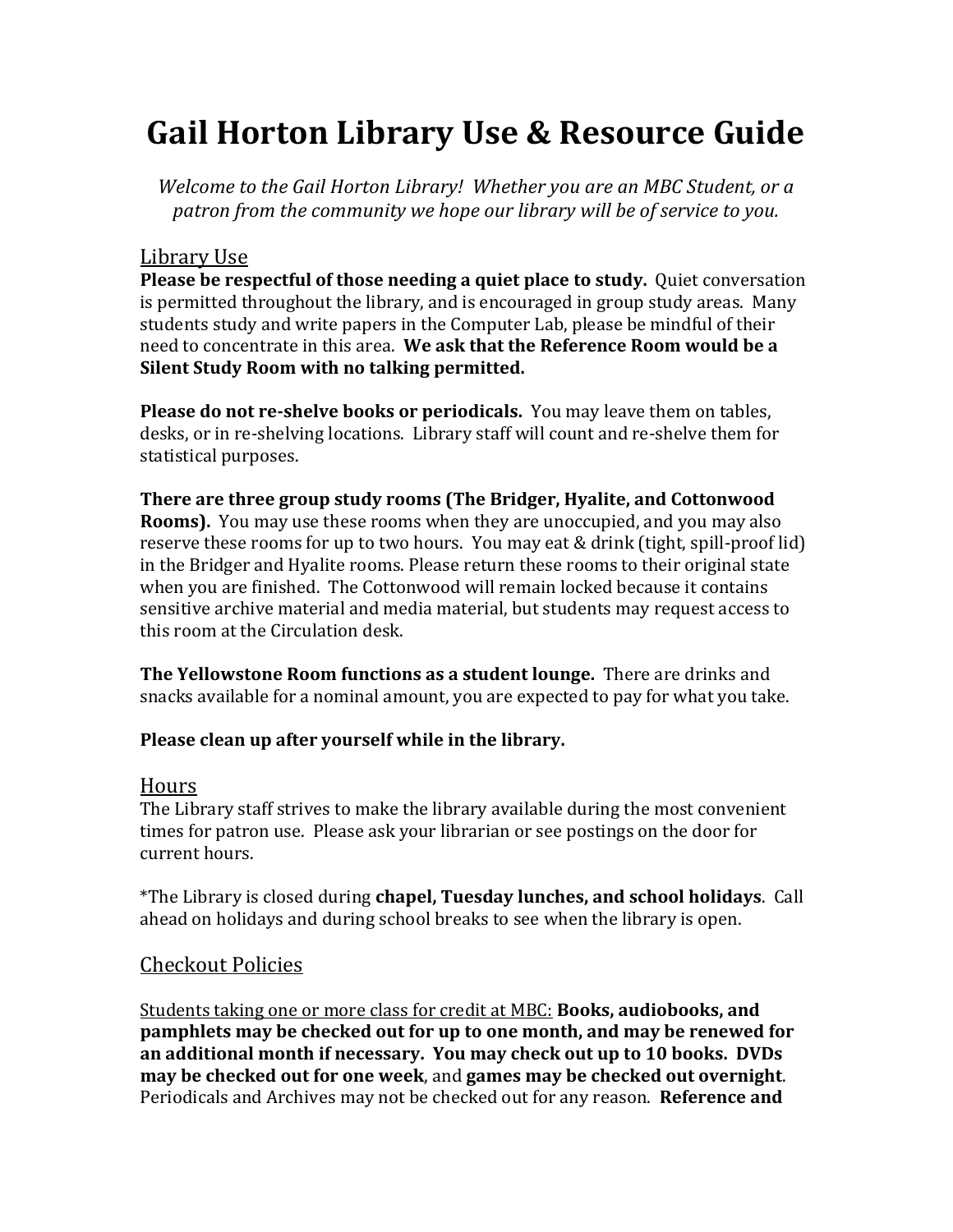**reserve books may be checked out overnight and on weekends** upon meeting these conditions:

- 1. The borrower is limited to two reserve/reference
- 2. The books may be checked out no earlier than half an hour before closing
- 3. The books must be returned by 9:00 am on the following business day
- 4. Reserve books may be checked out for several days if the borrower has an approval note from their professor
- 5. Items must be returned within half hour of the library's opening time. Signs will be posted as to when this is. There are no exceptions to this rule.

Public Patrons: Checkout policies are the same as, except there is a limit of 5 books that may be checked out at one time. Reference and reserve books may not be checked out to the public.

Renewal & Return Procedures: Renewals may be requested in person, by phone, email, or on a student's online library account. When returning books please deposit them into the exterior book drop (outside the West entrance) or the interior book drop (at the circulation desk).

#### Placing a Hold on a Book

You may place a hold on a book that you need which is already checked out, just let us know. When it is returned we will hold it for you and notify you of its return.

#### Fines

Overdue items are subject to the following fines:

**Books/Audio Books - .\$10 per day/book Reference/Reserve Books- \$1.00 per day/book DVD's- \$1.00 per day/DVD Games- \$1.00 per day/Game**

\*Students with overdue material or large fines may be subject to revoked library privileges and until the book is returned or the fine is paid (this may also affect ability to register for classes). Overdue items begin accruing fines on the day following their due date. Fines will not accrue past the price of an item.

#### Lost or Damages Items

If you lose or damage an item you may be fined the cost of the replacement of the item, associated shipping charges, and a \$5.00 processing fee. Notify the librarian of any unrepaired damage on the material before you check it out so you will not be charged for it.

#### Online Catalog

You may search the Gail Horton Library Catalog by visiting <https://www.montanabiblecollege.edu/library/discover-items/find-a-book>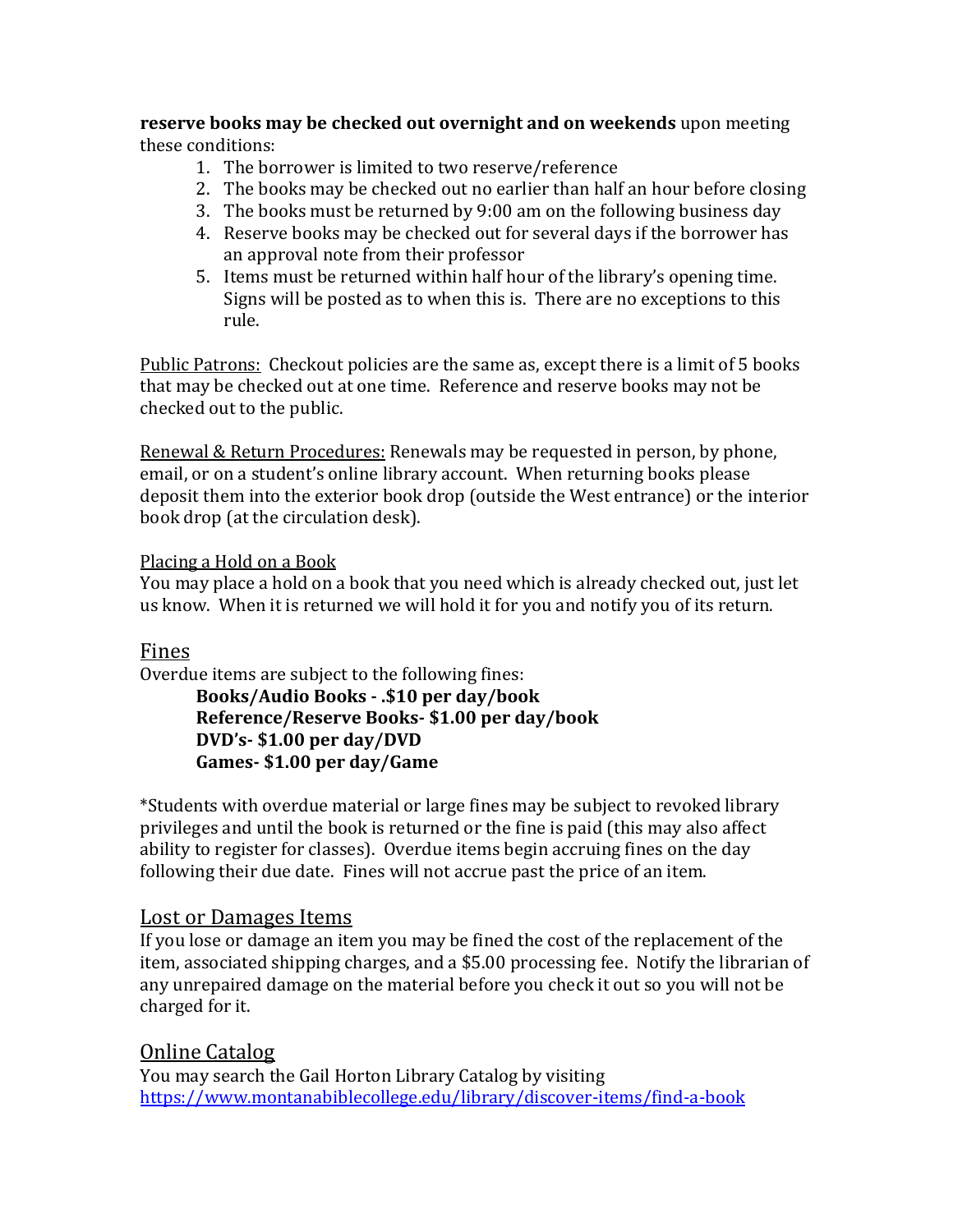# Set up at Library Account

Using your library card number you can set up an online library account at <https://www.montanabiblecollege.edu/library/your-library-account> , use this account to see what you have checked out, renew items, and use due dates. Use the password, "changeme" your first time logging in, this password may be changed in your account.

# Computer Lab

There are seven computers available for your use in the GH Library. Copy/Printing services are available for \$.05 cents/page, \$.10 for double-sided. **You are expected to pay for the pages you print, even those printed by mistake.** Color printing is available upon request. MBC's internet use policy is detailed in the student handbook. Students will be expected to read and follow these policies. A brief summary of internet use policies are as follows:

- use of the computer lab/internet is a privilege, not a right, and privileges may be revoked at any time due to misuse;
- users will be expected to be polite and keep the noise/talking level to a minimum out of respect for those studying in the library;
- all papers/files of any kind may be saved to an external memory device only - not on the hard drive;
- if there are people waiting for the computer, patrons should be considerate and postpone checking email and/or doing internet research that can be done later;
- all non-educational chat rooms, instant messaging, and game playing are not acceptable uses of the computer lab;

#### Interlibrary Loan

If we do not have the book you want or need, we can obtain it for you from another library via Interlibrary Loan (ILL). Contact one the library staff if you would like to use this service, materials may take one to two weeks to arrive so plan accordingly.

# The Writing Lab

**One-on-one writing and research appointments are available to you in the library.** Helping students through the process of selecting a research topic, researching, writing, formatting, etc. is our specialty and we love to serve you in this way. Sign up for appointments at the circulation desk. We also have writing resources in the computer lab and spread throughout the library for your use.

# Suggestion Box

We value your insight! Please suggest resources to add, remove, or suggestions to improve library usage/service.

# Other Resources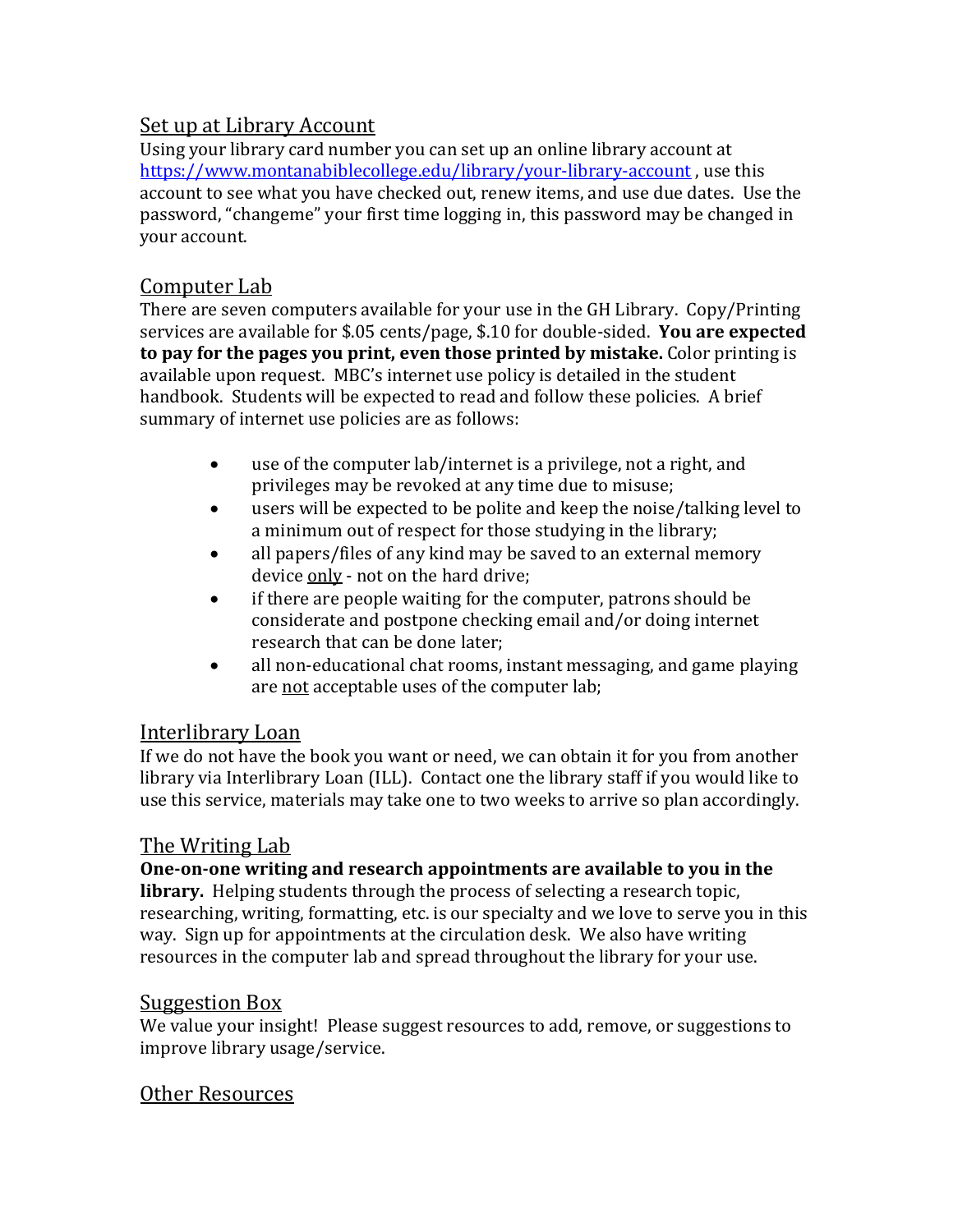We strongly encourage you to make use of the many resources available to you at the following surrounding libraries.: **Grace Bible Church Library, Montana State University Libraries** (You need to be a MT resident to check out material), **Bozeman Public Library**

#### Surveillance

Please note that the library has cameras positioned throughout the building recording your activities 24/7.

#### Library Cow

Find the library cow, Latte, and win a free candy bar and the privilege to hide the cow for fellow students to find!

# **Resource Guide**

#### **Which Library Resources to Use…**

When starting your research you should **use reference materials (encyclopedias, dictionaries, concordances, Wikipedia) to get a good overview of your subject**. This may help you develop good questions that will direct your search for more resources. Bibliographies at the end of resources can be used to find additional relevant sources for your research. This research trick is called**, "chasing the bibliography"**. **Use books to gain more general information on a certain aspect of your research**, and then **use journal articles to gain more precise study of your subject**. Evaluate all your resources and use the best ones possible. Finding opposing views on your topic is helpful, and can even lead to a more thoughtful discussion of your topic!

# **Online Resources**

#### **To Find a Book…Search the catalog at:**

[https://www.montanabiblecollege.edu/library/discover-items/find-a-book.](https://www.montanabiblecollege.edu/library/discover-items/find-a-book) You may search for a book using title, author, or subject.

**Tips:** Do not include the *"The"* or "*A"* when searching for a title that starts with *"The"*  or "*A"*.

#### **To Find a Peer Reviewed Journal Article… search our database at: [https://www.montanabiblecollege.edu/library/discover-items/find-an](https://www.montanabiblecollege.edu/library/discover-items/find-an-article)[article](https://www.montanabiblecollege.edu/library/discover-items/find-an-article)**

**Tips:** You may search using title, author, subject, or scripture reference. You may also find good articles online, but always evaluate whether or not the article is appropriate for academic research. Your librarian would be happy to help you find articles.

#### **To Find a E-Book…search our E-Book collection at:**

[https://www.montanabiblecollege.edu/library/discover-items/find-a-book.](https://www.montanabiblecollege.edu/library/discover-items/find-a-book)